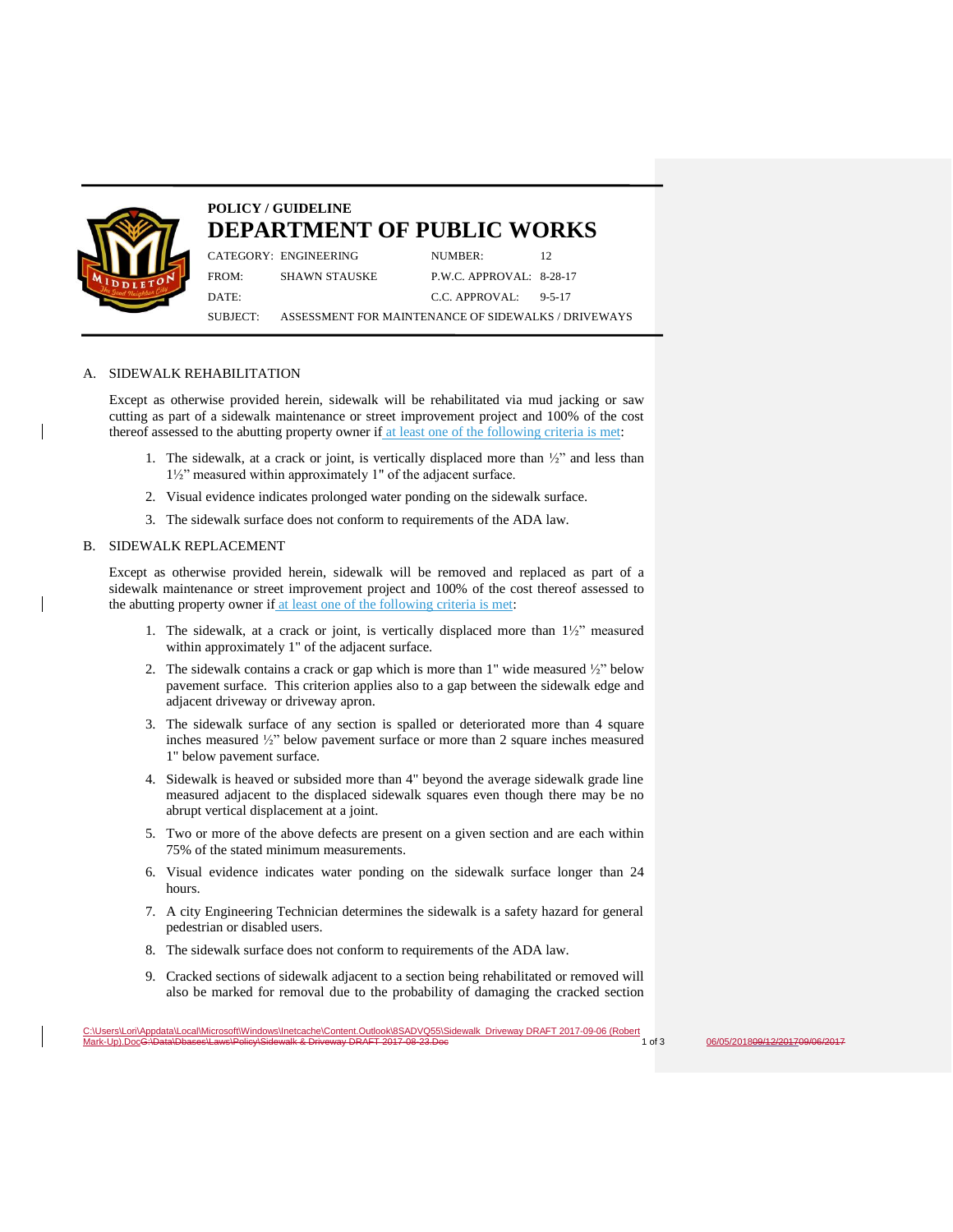during work on the adjacent section. Such cracked sections will not be replaced unless one or more of the above described deficiencies exists.

## C. DRIVEWAY APRON REPLACEMENT

- 1. Driveway aprons will be removed and replaced as part of a concrete maintenance or street improvement project and 50% of the cost thereof assessed to the abutting property owner if:
	- a. The apron is a part of or contiguous to the project; and
	- b. The apron to be replaced is surfaced with concrete or asphalt; and
	- c. The apron meets at least one of the following criteria for replacement:
		- 1) The apron adjacent to the sidewalk is vertically displaced more than 1" causing a potential hazard to pedestrians on the sidewalk.
		- 2) The apron adjacent to the sidewalk is vertically displaced and creates significant impedance to drainage from the sidewalk to the street.
		- 3) The apron must be removed incidental to the reconstruction of the adjacent street. (Examples: to match new grades; to allow slip-form curb and gutter construction.)
		- 4) The city Engineering Technician determines the condition of the apron poses a public nuisance or safety hazard to the general public.
- 2. The cost for removal and replacement of an existing apron for any reasons not listed above or for construction of a new apron will be assessed 100% to the abutting property owner.

#### D. DRIVEWAY REHABILITATION OR REPLACEMENT

1. A portion of driveway adjacent to sidewalk will be rehabilitated or replaced if the surface is vertically displaced more than 1" causing a potential hazard to pedestrians on the sidewalk.

## E. ASSESSMENTS

- 1. A city Engineering Technician will perform a survey prior to construction to determine the limits of concrete sidewalk or driveway apron meeting the criteria listed herein.
- 2. The amount assessed will include the applicable contract costs for concrete rehabilitation, removal, base course, new concrete, and grass restoration. Each lot shall be assessed an additional 15% of the net assessable costs will be added to cover engineering, testing and administrative expenses.
- 4. Additional sidewalk or driveway apron areas may be rehabilitated or replaced as part of a sidewalk maintenance or street improvement project if the abutting property owner requests the additional work and agrees to pay the cost.
- 5. The city will not assess costs for the replacement of a sidewalk or driveway apron that has been replaced and assessed within the previous two years.
- 6. Per a decision of the Public Works Committee on July 8, 2002, the city will pay for rehabilitation or replacement of inter-block sidewalks.

**Commented [RB1]:** Is it clear to you who pays for this rehabilitation or replacement? 100% the property owner?

Who does the work? The city? If the city does it, is the work 100% assessed to the property owner? 50%?

Does the owner have to do the work? Who enforces this?

**Commented [RB2]:** This is probably correct, but I would just point out that two years is not a lot of time from a property owner's point of view. If I was charged for repairs or replacement of a sidewalk, and then charged again two years later, I would not be a

C:\Users\Lori\Appdata\Local\Microsoft\Windows\Inetcache\Content.Outlook\8SADVQ55\Sidewalk Driveway DRAFT 2017-09-06 (Robert  $\underline{06/05/201809/12/2017}$  209/06/2017

happy citizen.